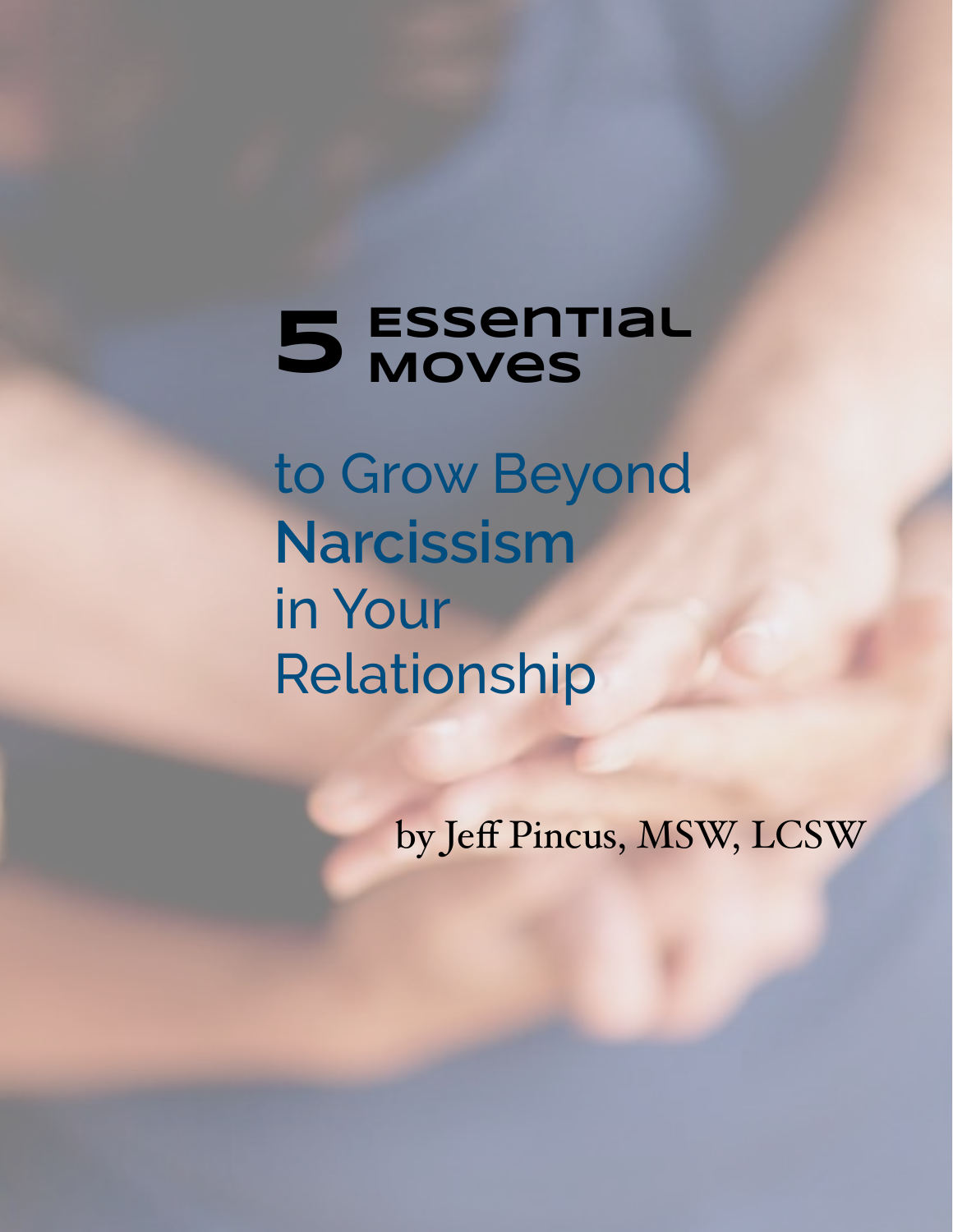Having met with thousands of couples over twenty five years as a marriage coach and couple therapist, I've seen how unworked narcissism gets in the way of real intimacy and connection. I'm talking about garden-variety narcissism that doesn't make headlines or warrant a psychiatric diagnosis, but does prevent a couple from getting the most joy and satisfaction from their relationship.

Here are my top five suggestions for how to begin to break free from this type of self-distortion to create dynamic, adult love.



Jeff Pincus, MSW, LCSW has 30 years of experience as a clinician, teacher and trainer. He specializes in helping committed couples to heal, grow and love.

Jeff offers three day Couple Intensives, Loving Well Accelerator workshops, and on-line coaching for couples ready to make the transformational leap.



Visit his website and contact him at [www.JeffPincus.com](http://www.jeffpincus.com)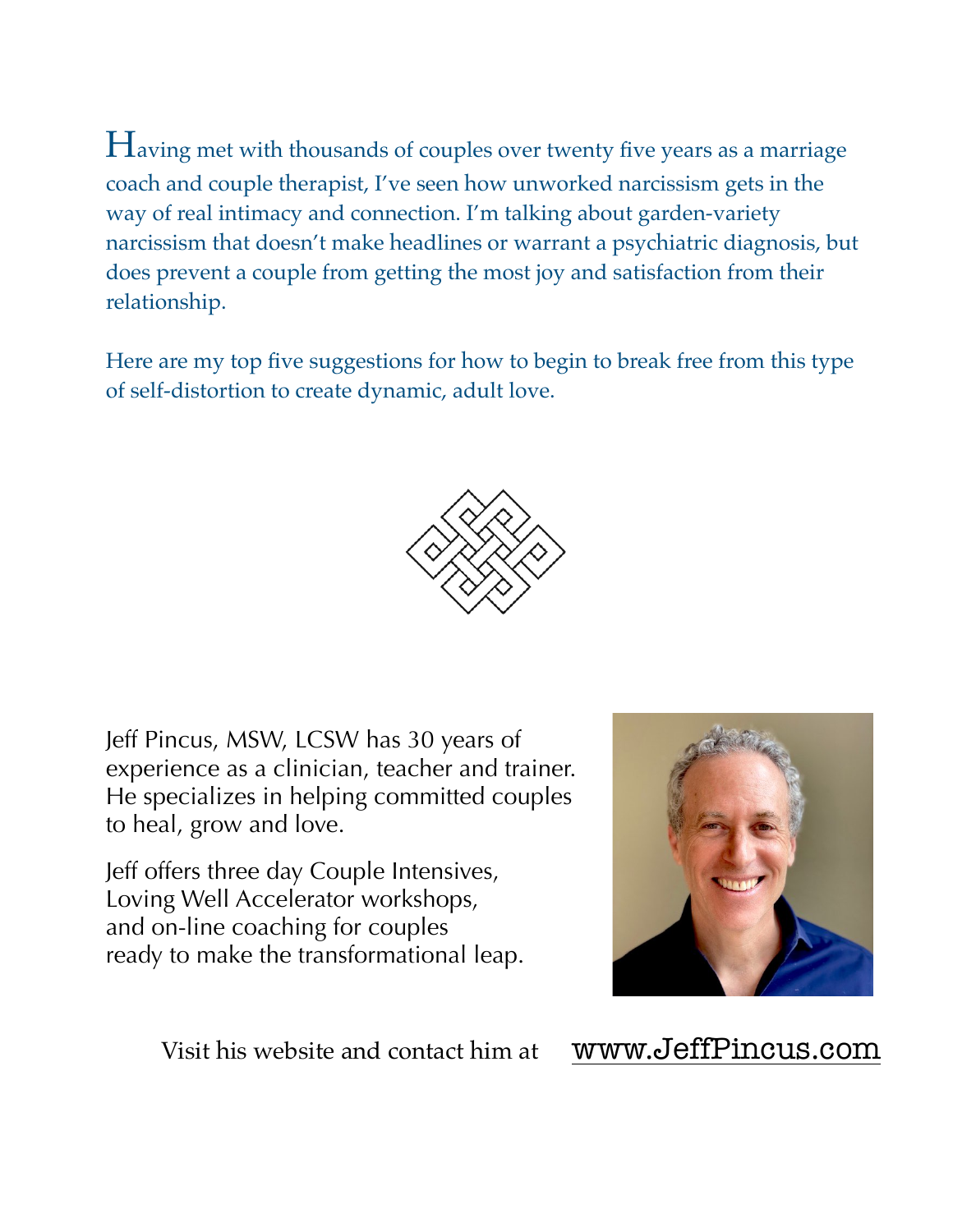## **Move 1** Utilize Courage to Be Real

Practice letting go of your fixation on perfection for yourself and your partner. Being a real person means that you own your strengths, talents and gifts and acknowledge your shortcomings and liabilities. Give up the illusion of being fearless and flawless, as that just doesn't exist in a genuine multi-dimensional person. Understand that who you are is bigger than your intelligence, physical attractiveness, wealth or accomplishments. You can appreciate these aspects of yourself, but understand that they are a flimsy foundation to erect a self on, and over-identifying with external qualities inevitably creates suffering for you and those you love. Risk revealing the aspects of your experience that are grounded in your humanity, including your imperfections, fears and doubts.

*Your Practice Next time you feel vulnerable, awkward or anxious, resist the impulse to inflate yourself or deflate your partner. Instead, reveal your emotions to your partner.*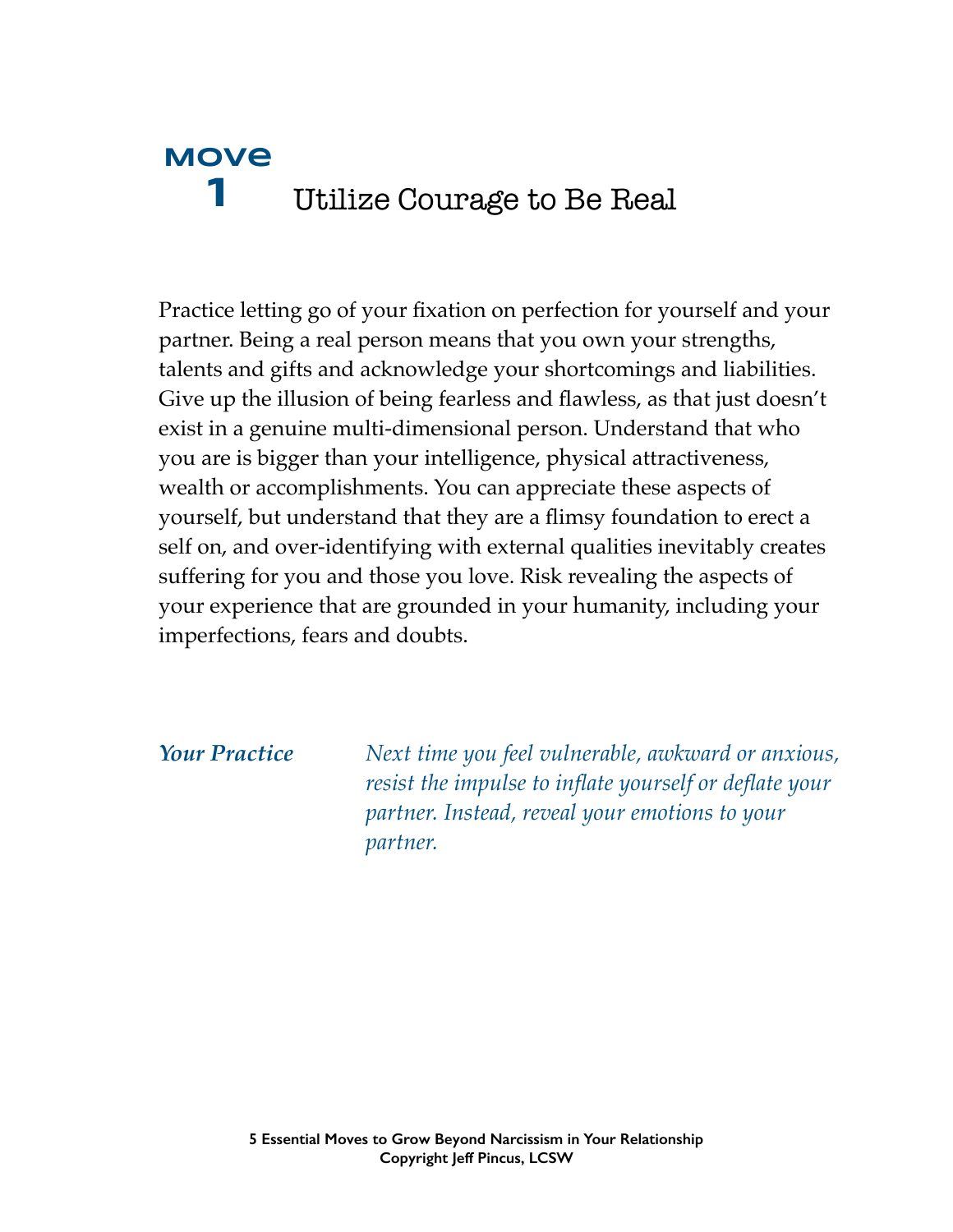### **Move**  Tolerate Your Partner's Emotions **2** (especially when they're about you)

Because narcissism creates a fixation on a grandiose, superior, perfect self, people who haven't matured and grown through this developmental arrest have difficulty with their partner's feelings, especially negative emotions like anger, frustration, disappointment, and even sadness. These affective expressions in your partner are often experienced as a personal attack. To develop a real self that is both robust and resilient, practice demonstrating genuine interest in your partner's experience...especially if it's about YOU, and most especially when it's not positive. To do so, you will need to allow for a different perspective from your own and you'll also need to hold on to a sense that you have basic inherent value which doesn't depend on others' reflections of you being perfect.

*Your Practice Next time your partner is upset with you, don't buy into the instinctual drive to defend, justify or counter attack. Move against instinct, lean in towards him or her and demonstrate curiosity in their experience by saying "tell me more..."*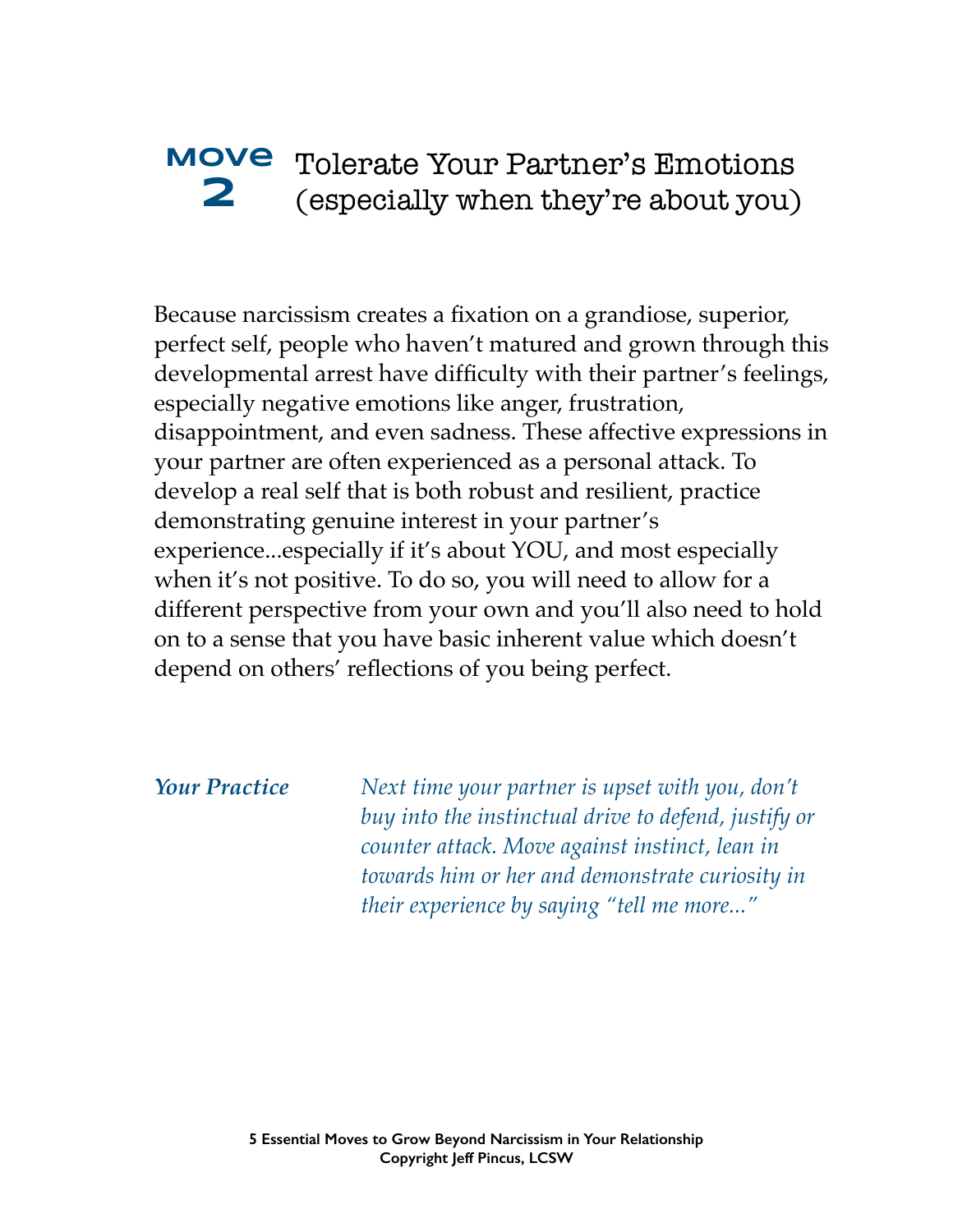### **Move 3** Drop the Judgement

We all judge. It's a process that's wired in to us by our evolutionary need to manage and cooperate in a complex social environment. It has survival value; yet, when these cognitive programs drive our interaction with the one that is most near and dear, love and trust degrade. If you're still strung out on feeling superior, then you are instinctually going to put your partner down at times. This might make you feel powerful temporarily, but you'll create a negative effect on your relationship by triggering pain in your partner. Your loved one will likely push back, which can create conflict, or they will just feel bad about themselves when they're around you. You'll be experienced as harsh and unloving. This judging and comparing mind also creates more anxiety for yourself as it doesn't allow you to just be you. Life shouldn't feel like a final exam or an olympic event for either of you as it steals the joy away from being together.

*Your Practice Tolerate your differences and resist the impulse to compare your partner or others to yourself in any way.*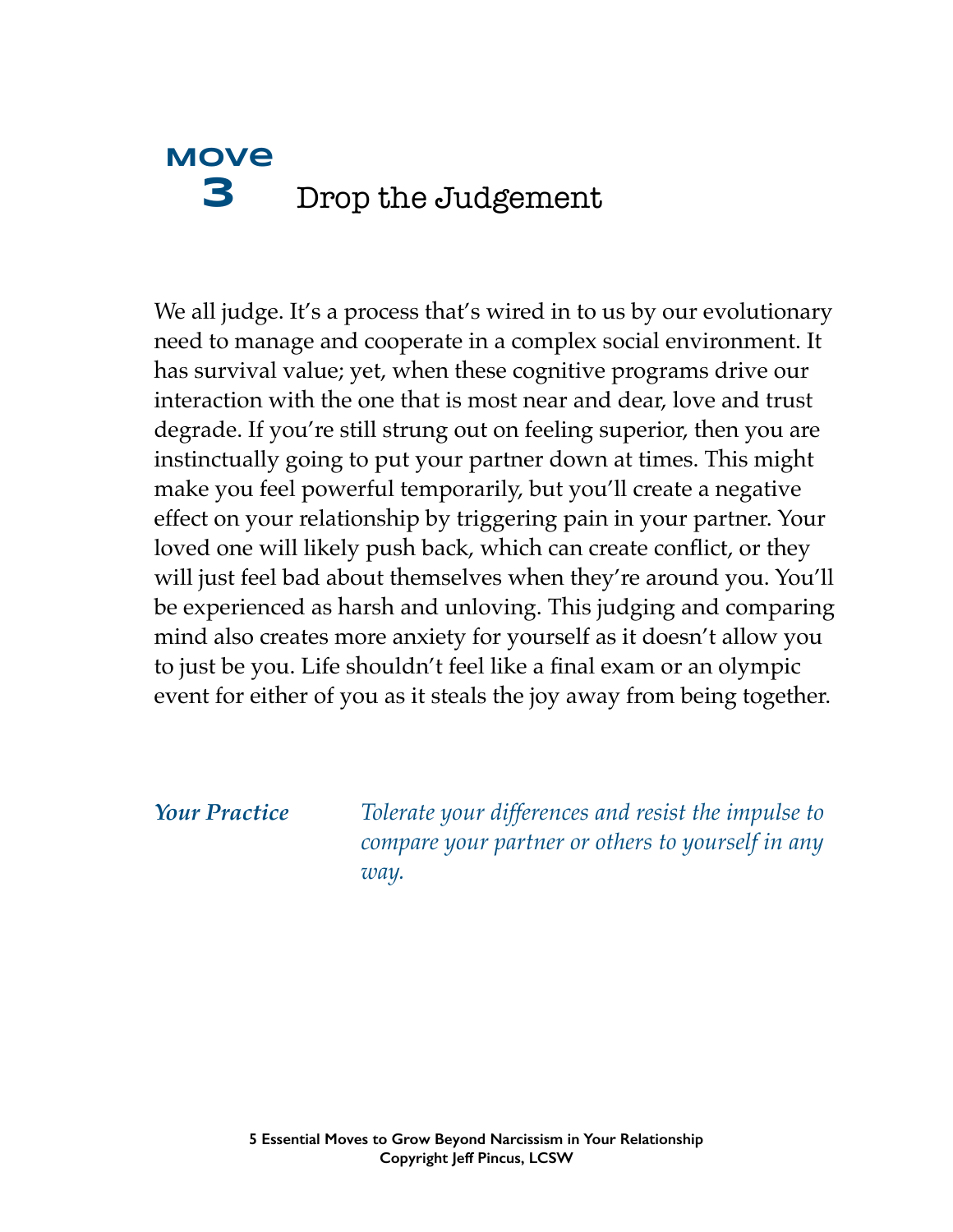### **Move 4** Get Curious about the Real Stuff

If you are in relationship with someone who hasn't resolved their narcissistic issues, there is a good chance that you were seduced by appearances. Perhaps it was their charm, intelligence, attractiveness or power that magnetized you. It's likely that you will begin to feel an emptiness in the relationship over time, as those qualities, appealing as they are, aren't an avenue for connection and shared happiness. There is more to your partner than you've been led to know, so stop reinforcing that their value comes from their perfected veneer. Demonstrate a genuine interest in their deepest humanness by being curious about their longings and fears. When they are courageous enough to reveal emotional experiences that have remained hidden, be respectful and compassionate. Never use it against them in any context.

*Your Practice Facial expressions reveal our inner experience. Your partner likely learned to mask vulnerable and "undesirable" emotions like sadness and anxiety as it wasn't valued in the environment in which they grew up. Learn to read your partner's more subtle facial expressions. Look closely in their eyes and at their face, without being creepy or intrusive, to find their hidden experience.*